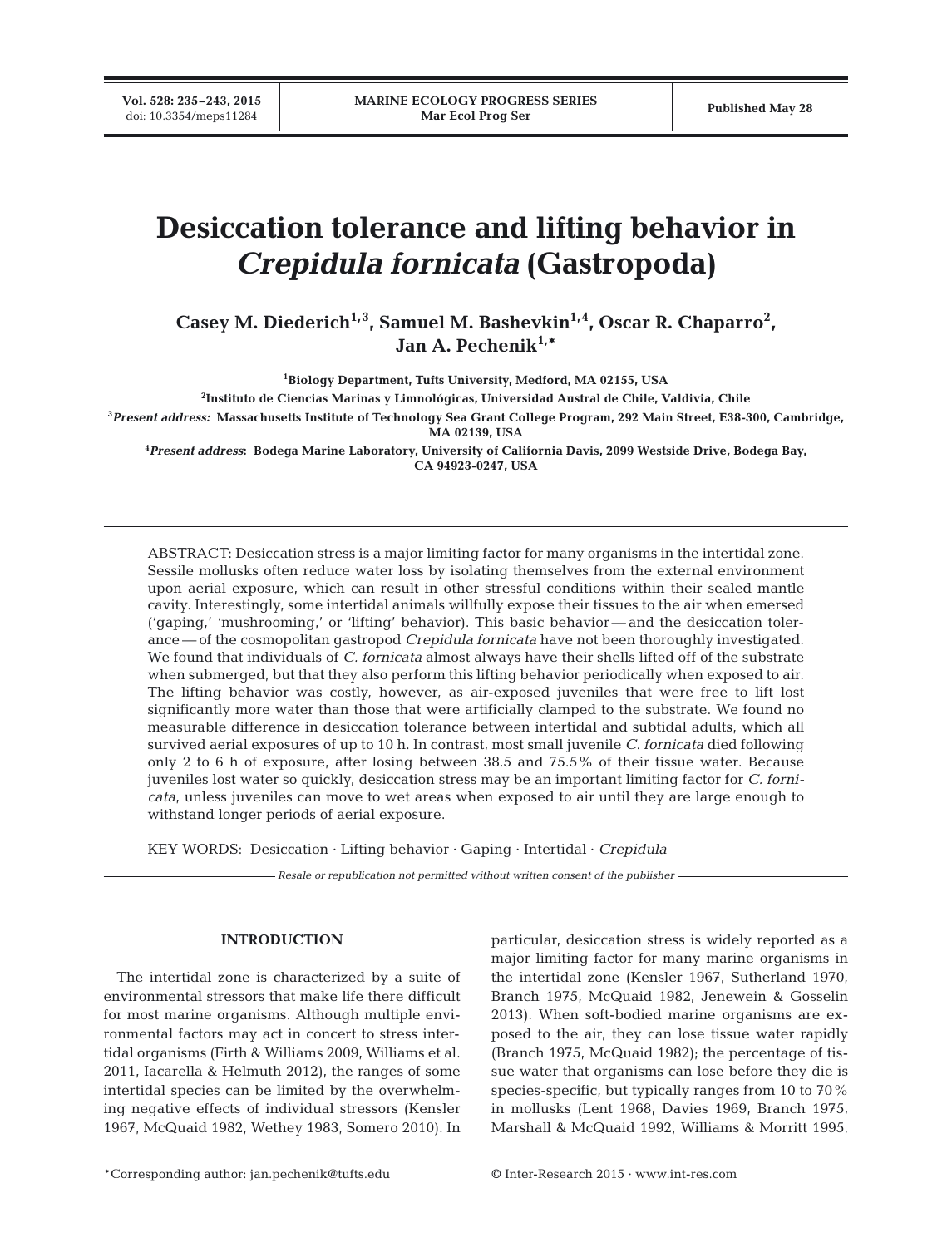Sokolova & Pörtner 2001, Hicks & McMahon 2003). Within a species, small individuals (e.g. juveniles) lose tissue water more rapidly than adults, due to their higher surface-to-volume ratio, and thus juveniles are often especially susceptible to desiccation stress (Davies 1969, Branch 1975, McQuaid 1982, Williams et al. 2005, Jenewein & Gosselin 2013).

Many organisms have behavioral adaptations that are critical for surviving daily bouts of aerial exposure. Sessile or very slow-moving organisms must prevent exposing their tissues to the air to avoid losing water. Bivalve mollusks do this by withdrawing their tissues into their shells and tightly closing their shell valves (e.g. McMahon 1988). Some gastropods (limpets) may tightly clamp to the substrate in order to achieve similar isolation (e.g. Wolcott 1973), while other gastropods may completely withdraw into their shell and use their operculum for isolation from the external environment (McMahon 1990).

Although the ability to seal off from the outside environment may reduce water loss, the isolated chamber of bivalves and gastropods (the mantle cavity) may itself become a stressful environment, as oxygen is depleted and metabolic end products accumulate (Williams et al. 2005, Chaparro et al. 2009, 2011). When exposed to the air, some animals do avoid aerial exposure of their tissues for extended periods of time (McMahon 1990) while other mollusks perform behaviors that periodically expose their tissues to the air: 'gaping' in bivalves (Lent 1968, Boyden 1972, Byrne & McMahon 1994, Nicastro et al. 2010) and 'mushrooming' or shell 'lifting' in limpets where the foot remains attached to the substrate (Wolcott 1973, Garrity 1984, Williams & Morritt 1995, Williams et al. 2005). Although such exposure to air should aerate the mantle cavity and may provide other benefits like evaporative cooling of tissues (Williams et al. 2005, Nicastro et al. 2012), it will also increase tissue water loss.

The gastropod *Crepidula fornicata* is an important member of both intertidal and subtidal communities along the east coast of North America (Diederich & Pechenik 2013). Juvenile *C. fornicata* are mobile (Coe 1936), but because adults are sedentary and fertilization is internal, members of this species live attached to one another in stacks to ensure reproductive success (Richard et al. 2006). Native to the western Atlantic, *C. fornicata* has become an extremely successful invasive species, especially along the coastlines of France and the UK (Blanchard 1997). Although this invasion has spurred a considerable amount of research on *C. fornicata*, little is known about many basic aspects of its biology and ecology.

In particular, the lifting behavior of this species has never been studied, and work on the role of desiccation stress in controlling the intertidal distribution of this species is limited (but see Hoagland 1984).

In this study, we first aimed to document the proportion of time that *C. fornicata* individuals spent with their shells lifted above the substrate compared with the amount of time they spent with their shells clamped against the substrate, while submerged and while exposed to the air. To investigate the degree to which desiccation stress limits the intertidal distribution of this species, we also determined the desiccation tolerance of *C. fornicata* adults and juveniles. Additionally, we measured the amount of water loss necessary to kill *C. fornicata* juveniles. We also compared water loss in organisms that were free to lift their shells above the substrate or which were artificially clamped to the substrate, to determine the extent to which lifting behavior increases water loss during aerial exposure in this species.

# **MATERIALS AND METHODS**

## **Collection of animals and field measurements**

All field observations and all animal collections for laboratory experiments were made at Bissel Cove, in Narragansett Bay, Rhode Island, USA. At this site, *Crepidula fornicata* is abundant both intertidally and subtidally (Diederich & Pechenik 2013). In the intertidal zone, it was possible to get very close to individuals of *C. fornicata* without disturbing them (see Fig. 2). Adults ( $N = -250$ ) were collected at approximately +0.4 m MLLW (mean lower low water, intertidal) and −1.0 m MLLW (subtidal) for desiccation tolerance experiments and to obtain offspring. At this location and tidal height, *C. fornicata* may spend up to ~6 h exposed to the air per tidal cycle (Diederich & Pechenik 2013).

## **Maintenance of laboratory animals**

Desiccation tolerance experiments and laboratory lifting behavior observations with intertidal and subtidal *C. fornicata* adults were performed within 48 h of collection, to avoid acclimation to laboratory conditions (Rising & Armitage 1969, Widdows & Bayne 1971). Otherwise, adults were maintained in 3 l glass aquaria with 0.45 µm filtered seawater at  $\sim$ 20 $^{\circ}$ C and a salinity of 30. Aquaria were constantly aerated and water was changed every other day. Adults were fed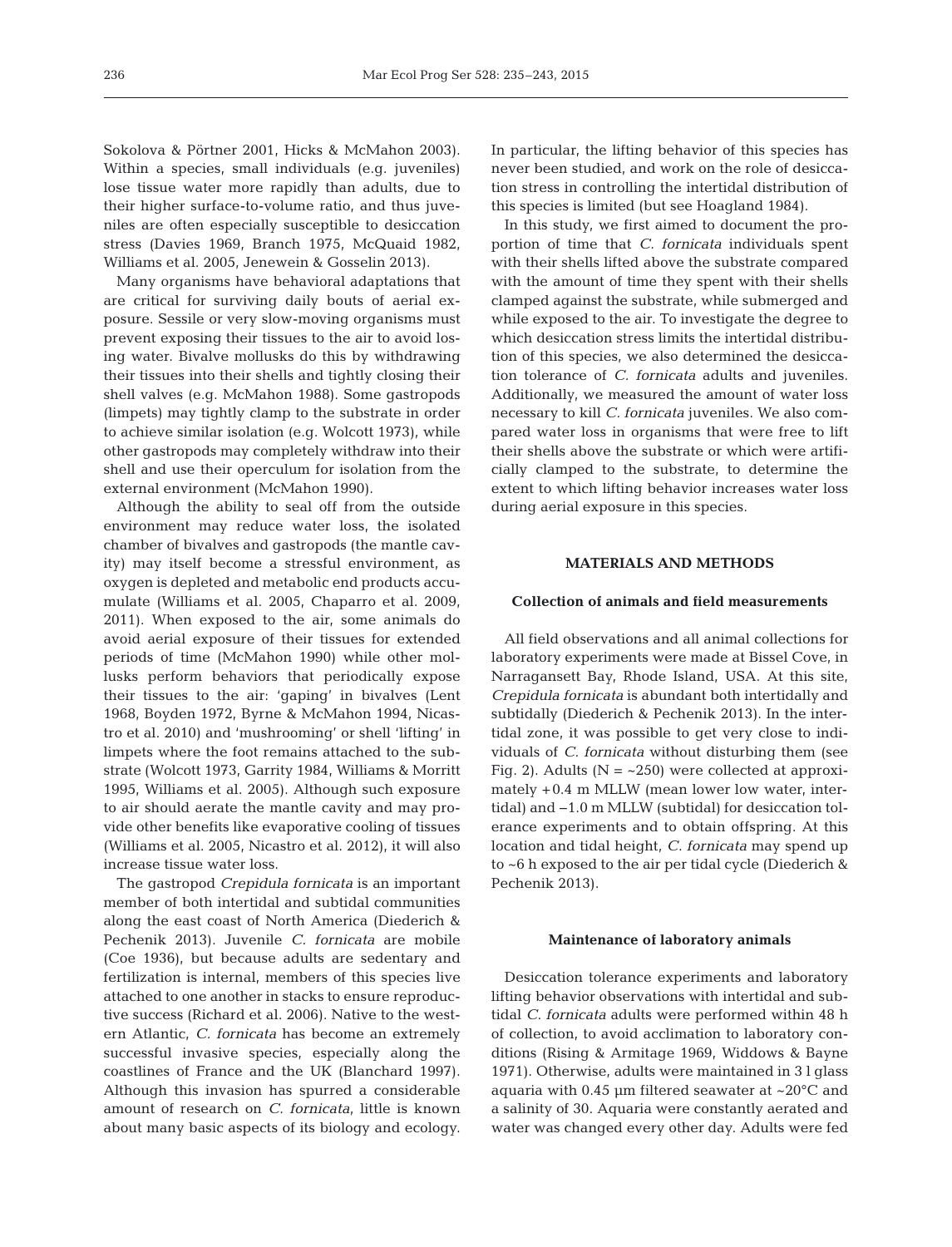phytoplankton suspensions composed of a mixture of *Isochrysis galbana* (clone T-ISO) and *Dunaliella tertiolecta* (clone DUN) twice daily until larvae were released. Larvae hatched from several intertidal and subtidal mothers within 1 d of each other. Those larvae were collected on 120 µm mesh filters, rinsed with seawater, and maintained in 3 l glass aquaria filled with 0.45 µm filtered seawater. Larvae from intertidal and subtidal mothers were subsequently mixed to avoid any genetic or maternal effects on subsequent results. Larvae were fed daily with T-ISO at approximately  $18 \times 10^4$  cells ml<sup>-1</sup> (Pechenik & Lima 1984, Pechenik et al. 2002). Water was changed every other day until larvae were approximately 900 µm, at which point they were exposed to seawater with 20 mM excess KCl for 6 h to induce metamorphosis (Pechenik & Heyman 1987, Pechenik & Gee 1993). This method for the induction of metamorphosis does not affect juvenile survival or growth (Eyster & Pechenik 1988). After metamorphosis, juveniles were maintained just as adults were, except that they were initially fed only T-ISO for approximately 2 wk before switching to a diet of T-ISO and DUN.

## **Desiccation tolerance**

Freshly collected intertidal and subtidal adults (see above) were brought into the laboratory, and the topmost members of each stack were removed so that each individual was alone on its substrate (small rock or empty shell); these individuals were not damaged during this process. Adults used for these experiments ranged in shell length from 25.3 to 43.2 mm (intertidal) and 24.4 to 44.0 mm (subtidal). For each treatment, 12 to 15 intertidal and subtidal adults each were taken out of their aquaria and were placed into a Percival model I-41VL temperature and humidity controlled incubator at 26°C and 75% relative humidity (RH), conditions similar to those found at the field site. Different groups (treatments) of animals were removed from the incubator after 1, 2, 3, 4, 5, 6, and 10 h of desiccation stress. Animals were immediately returned to aquaria filled with aerated, 0.45 µm filtered seawater at ~20°C and a salinity of 30 and fed a mixture of T-ISO and DUN (see above). Mortality was assessed 48 h after the end of the desiccation stress by prying animals from their substrate and testing muscular response by prodding with a small probe.

Glass containers (275 ml) were used for desiccation stress experiments involving lab-reared juveniles. In these sealed containers, specific RH levels in the air can be achieved using saturated solutions of various ions (Winston & Bates 1960). The bottom ~2 cm of each glass container was filled with a saturated solution of a particular ion. Solutions were made according to Winston & Bates (1960) by dissolving solids of each ion into heated distilled water and then adding additional solid as the solution cools, until solid crystals remained undissolved in each container. In this way, at 20°C, RH levels of approximately 100%, 85%, 75%, and 32% were achieved using distilled water alone, and saturated solutions of KCl, NaCl, and  $CaCl<sub>2</sub>$ , respectively. Humidity levels were confirmed using a handheld digital psychrometer that also measures temperature; temperatures remained within 0.5°C of 20°C for the duration of each experiment. At the time of desiccation stress, 5 or 6 labreared juveniles per replicate (3−6 replicates per humidity level) were placed on plastic Petri dishes (diameter 40 mm) and quickly suspended over each solution in the sealed containers, so that they remained exposed to each humidity level for the duration of the stress period (1−6 h). Juveniles ranged in size from 1.3 to 4.6 mm, and average sizes of juveniles in each treatment were not statistically different (1-way ANOVA,  $F_{31} = 1.265$ , p = 0.17). After the end of the desiccation stress, juveniles were removed from the containers and placed in individual glass dishes with ~75 ml phytoplankton suspension per dish (equal parts T-ISO and DUN) at 20°C. Water was changed after 24 h and mortality was assessed 48 h after the end of the stress by observing pedal and head movements and monitoring contraction into the shell when stimulated with a probe (Diederich & Pechenik 2013).

For comparison, although juveniles and adults were exposed to 75% RH, juveniles were exposed at 20°C while adults were exposed at 26°C. Because temperature has an effect on the absolute amount of water vapor in the air, adults were actually exposed to drier air and thus to more stressful conditions than were juveniles.

#### **Impact of water loss**

To determine the amount of water loss necessary to kill *C. fornicata* juveniles (2.7−5.3 mm shell length), individuals were desiccated (see above) in 32 to 100% RH at 20°C for up to 5 h. Before desiccation, the shell of each juvenile was blotted dry before the juvenile was weighed in a Mettler Toledo model AL104 balance. The juveniles were then desiccated and weighed again following desiccation; they were subsequently transferred to individual dishes con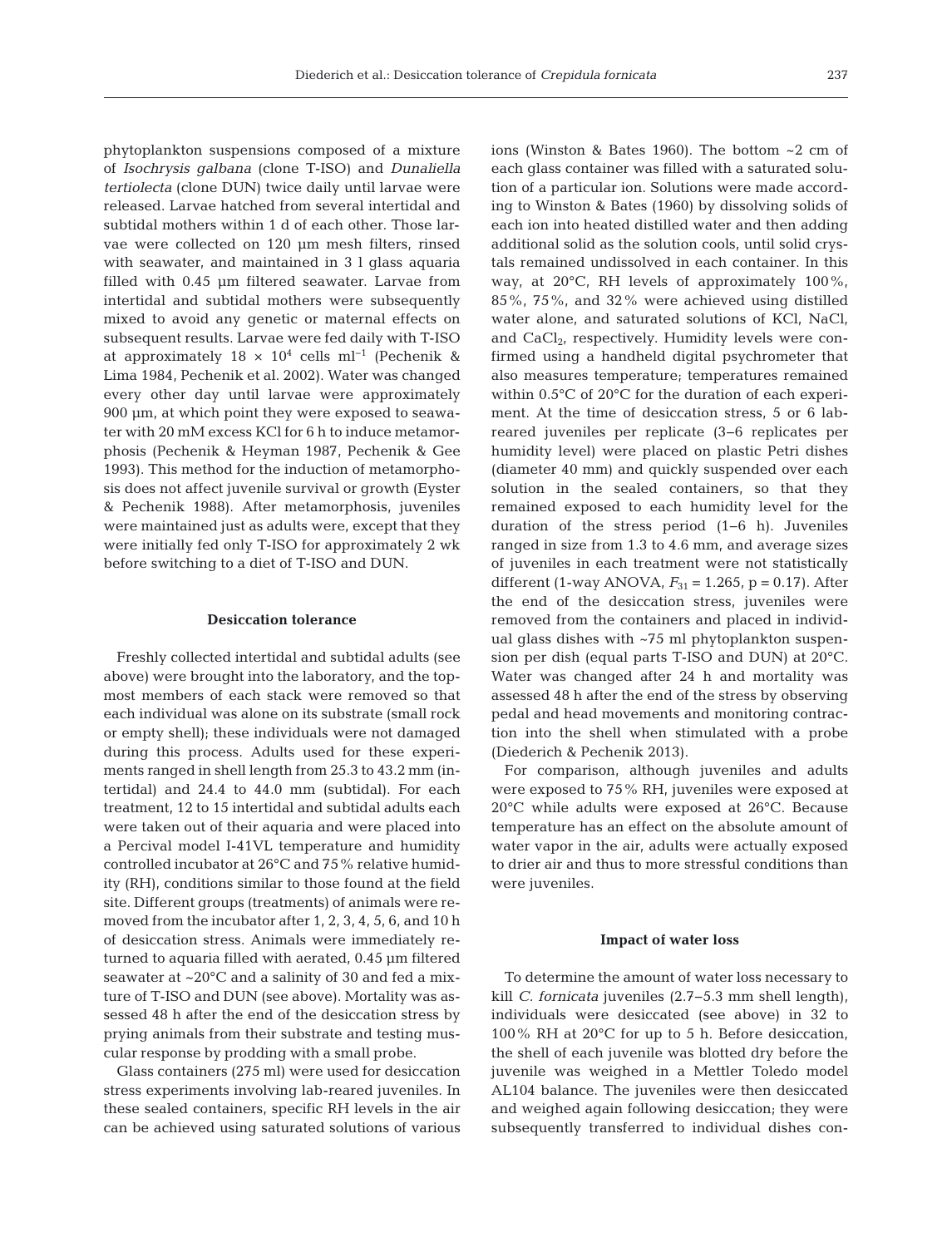taining 0.45 µm filtered seawater and mortality was assessed 18 h later. Immediately after mortality was assessed, all juveniles were dried at 50°C in a VWR model 133OG drying oven for 48 h to determine final dry weight. Percent water loss (WL) was determined following the approach of Sokolova & Pörtner (2001):

$$
\% WL = [(W_i - W_e)/(W_i - W_d)] \times 100 \tag{1}
$$

where  $W_i$  is the initial weight,  $W_e$  is the weight after the desiccation period, and  $W_d$  is the final dry weight. Although some of the organisms died during the 18 h recovery period, their tissues were still intact before determination of final dry weight.

#### **Lifting behavior**

Behavioral observations of intertidal individuals were made in the laboratory within 48 h of collection. All animals were individually observed in a 1.1 l clear plastic aquarium that was initially filled with 0.45 µm filtered seawater at a salinity of 30 and temperature of ~20°C. Before observations were made, individuals were transferred from their aquaria to the observation tank and allowed to acclimate in the observation tank for 10 min. They were then observed for 15 min (while submerged); the times of all lifting or clamping movements were recorded. Following the 15 min submerged observation period, water was slowly drained from the bottom of the observation tank to simulate the outgoing tide. Once the tank was empty, the lifting and clamping behaviors of individuals were observed for an additional 15 min while animals were exposed to the air. Twenty-five individuals were observed, after which the percentage of time spent lifted while individuals were both submerged and exposed to the air was calculated.

#### **Effect of lifting on water loss**

To determine the degree to which lifting behavior affects tissue water loss, real-time water loss was measured in *C. fornicata* juveniles that were free to move or were artificially clamped to the substrate. Juveniles (2.8−5.5 mm shell length) were placed on pre-weighed glass slides and were either allowed to move or were artificially clamped to the substrate with an elastic band. Each animal was then placed in a Mettler Toledo model AL104 balance at 20°C and approximately 75% RH. Weight (loss) was recorded every 30 s for 10 min, after which juveniles were removed from the balance and placed in individual

aquaria filled with 0.45 µm filtered seawater. After approximately 6 h recovery time, the experiment was repeated but animals that were free to move were now artificially clamped and vice versa. Percent water loss was computed using Eq. (1).

## **Statistical analysis**

All statistical analyses were done in GraphPad Prism v.4.03. To meet the assumption of the statistical tests, all percentage data were arcsine transformed before comparisons were made. For the behavioral assay, the percentage of time that animals spent lifted while submerged versus exposed to the air was compared using a 2-tailed, paired *t*-test.

The effects of exposure time and RH on *C. fornicata* juvenile survival were compared using a 2-way ANOVA; because no adults died following even a 10 h exposure to 75% RH, desiccation tolerance of intertidal and subtidal adults could not be statistically compared. The percentage of water that organisms lost and the resulting outcome of that water loss (dead or alive) was analyzed using logistic regression.

The percentage of water lost from animals that were free to move and those that were artificially clamped to the substrate was compared using a repeated-measures, 2-way ANOVA with time and condition (free to move or clamped) as factors.

## **RESULTS**

#### **Desiccation tolerance and impact of water loss**

When exposed to air in the laboratory at 32% RH, almost half of the juvenile *Crepidula fornicata* died after only 3 h of desiccation stress (Fig. 1). The duration of aerial exposure (2-way ANOVA,  $F_{5,72} = 67.80$ , p < 0.0001) and the RH that juvenile *C. fornicata* were exposed to (2-way ANOVA,  $F_{3,72} = 79.61$ , p < 0.0001) had a significant effect on their mortality, and the interaction between those 2 variables was also significant (2-way ANOVA, *F*15,72 = 15.65, p < 0.0001; Fig. 1). Although all juveniles exposed to 75% RH for 6 h died, none of the adults, either intertidal or subtidal, died when exposed to the same stress, even after 10 h of exposure at a higher temperature (Fig. 1 inset). Additionally, the relationship between juvenile water loss when exposed to the air and their subsequent survival was significant (Fig. 1; logistic regression, max-rescaled  $r^2 = 0.77$ , Wald  $\chi^2 = 27.06$ ,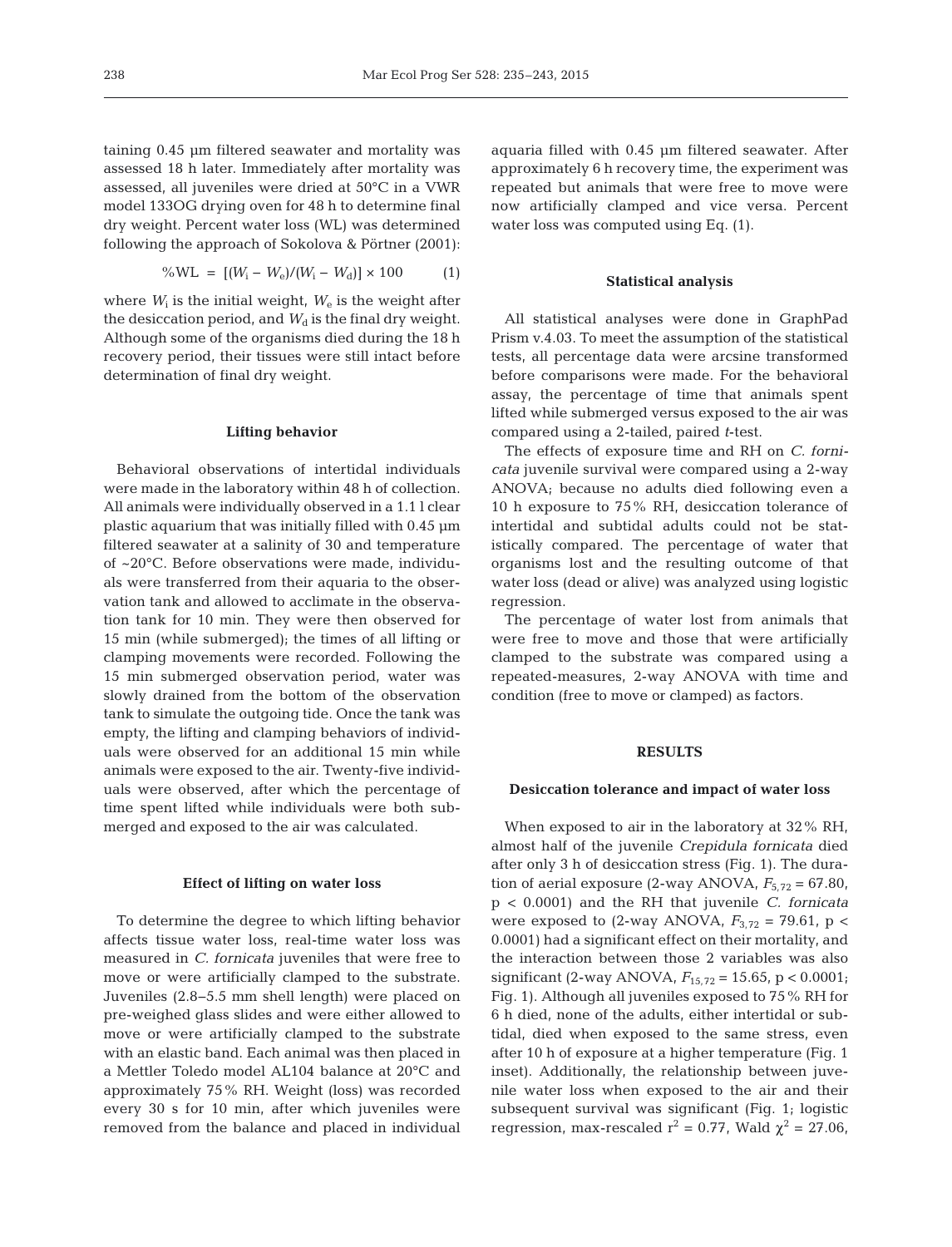

p < 0.0001) When out of the water, all *C. fornicata* juveniles that lost less than 38.5% of their tissue water survived. Conversely, all juveniles that lost more than 75.5% of their tissue water died; the fate of

Fig. 1. Desiccation tolerance of juvenile *Crepidula fornicata*. (A) Individuals (1.3−4.6 mm shell length) were exposed to air only once, for 0 to 6 h at the indicated relative humidity (RH) level at 20°C (5−6 ind. replicate−1, 3−6 replicates treatment<sup>-1</sup>, error bars are SEM). Inset shows tolerance of intertidal and subtidal adults (12−15 adults treatment<sup>-1</sup>). (B) Amount of water loss required to kill juvenile *C. fornicata*; individuals (N = 133) were subjected to 32 to 100% RH at  $20^{\circ}$ C for up to 5 h; the resulting curve was generated from logistic regression

*C. fornicata* juveniles losing between 38.5 and 75.5% of their tissue water varied among individuals.

## **Lifting behavior and its effect on water loss**

When observed in the intertidal zone in the field for at least several minutes, individuals periodically lifted their shells above the substrate and then clamped themselves to the substrate (Fig. 2). During 15 min observation sessions in the laboratory, individuals rarely moved (rather, they stayed lifted) while submerged (Fig. 3), allowing them to keep their tissues continuously exposed to the water for long periods of time (Fig. 3). When exposed to the air, on average their shells were lifted off of the substrate — which exposed their tissues to the air — for approximately 40% of the exposure time, which was significantly less time than when submerged (Fig. 3,  $t_{48} = 4.55$ ,  $p < 0.0001$ ). While in the air, all juveniles lost water over time (Fig. 3, 2-way ANOVA, *F* = 2.14,  $p = 0.0036$ . However, individuals that were free to



Fig. 2. Lifting behavior in *Crepidula fornicata*. (A) A stack of 3 adults (black arrows, bottom-most adult is on an empty shell) and 1 small juvenile (red arrow) all clamped to the substrate. (B) Seconds later, the top-most and bottom-most members of the stack have lifted off of the substrate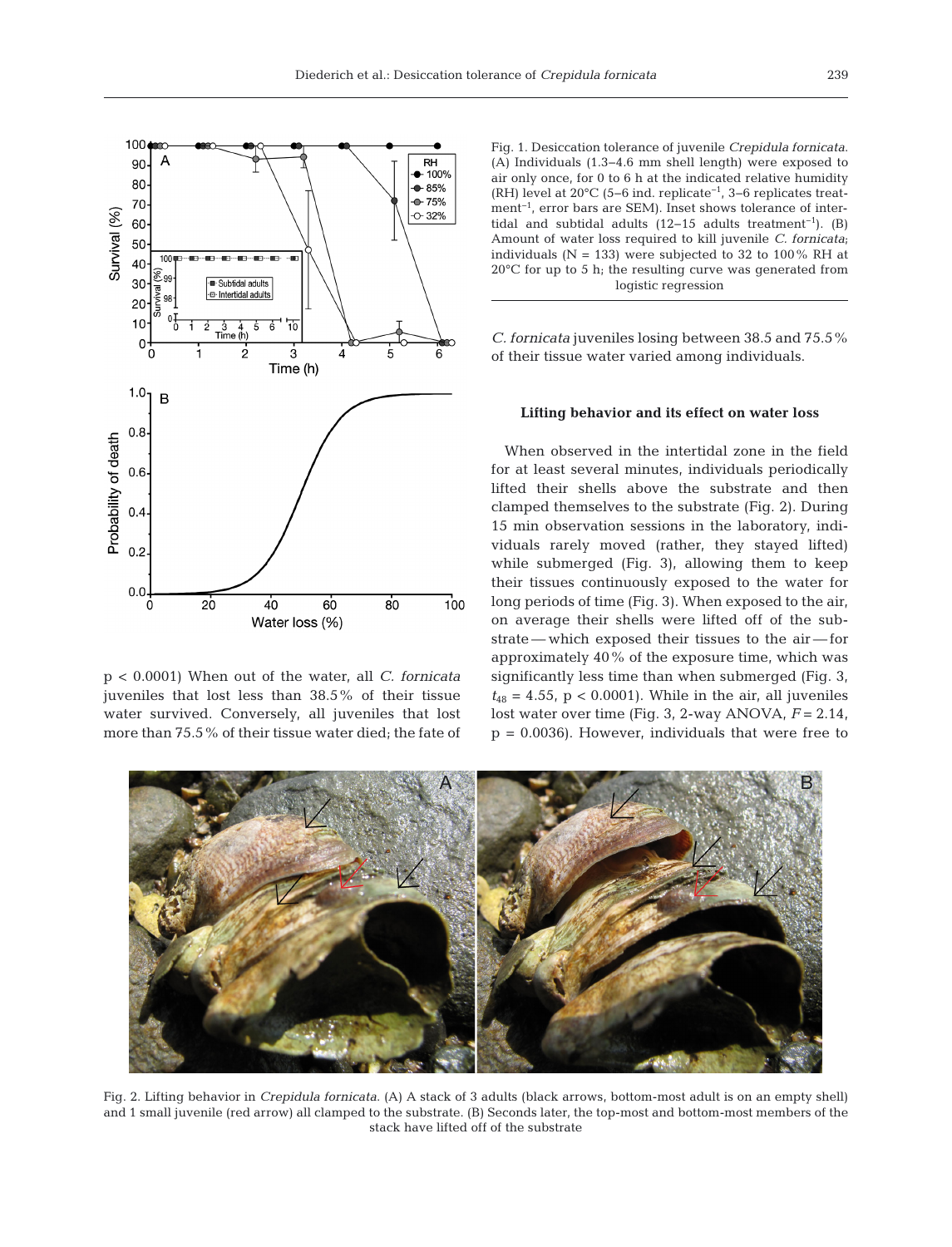

Fig. 3. (A) Lifting behavior of intertidal *Crepidula fornicata* (N = 25; error bars are SEM) when submerged or exposed to the air; results of paired *t*-tests are above the bars. (B) Water loss of juveniles when organisms were exposed to the air while they were either free to lift off of the substrate (white circles) or forced to clamp to the substrate (gray circles); results of 2-way ANOVA are presented on the graph

lift off of the substrate lost significantly more water than those that were forcibly clamped to the substrate (Fig. 3, 2-way ANOVA, *F* = 26.73, p < 0.0001), and the interaction between the 2 factors was also significant (2-way ANOVA, *F* = 24.65, p < 0.0001).

## **DISCUSSION**

At Bissel Cove in Narragansett Bay, Rhode Island, intertidal individuals of *Crepidula fornicata* lifted their shells above the substrate frequently when exposed to the air. In fact, at any given time, approximately half of the organisms we observed were lifted above the substrate during any observation time (not shown). When submerged, individuals of *C. fornicata* almost always had their shells lifted off of the substrate, presumably for feeding and respiration. However, when exposed to air during 15 min observational periods in the laboratory, individuals of *C. fornicata* spent only about half of their time clamped to the substrate. While some high intertidal and subtidal mollusks seal themselves off from the external environment for extended periods of time upon emersion (Nicchitta & Ellington 1983, McMahon 1990), other intertidal mollusks perform behaviors similar to those that we observed for *C. fornicata* (Lent 1968, Boyden 1972, Widdows et al. 1979, Garrity 1984, Widdows & Shick 1985, Byrne & McMahon 1994, Dowd & Somero 2013).

This lifting behavior has not previously been explored in *C. fornicata*, which is surprising because individuals of this species can be found intertidally in both their native (Diederich et al. 2011, Hoch & Cahill 2012, Diederich & Pechenik 2013) and invasive (Thieltges et al. 2003, Viard et al. 2006) ranges. Additionally, before our study, little work had been done concerning the contribution of this behavior to water loss and the tolerance of *C. fornicata* to desiccation stress. Hoagland (1984) found that large individuals of *C. fornicata* were able to survive in air for much longer than juveniles. In our study, we also found that, at relatively benign temperatures and humidity levels, adult *C. fornicata* survived longer than juveniles, suggesting a potential size escape from desiccation-induced mortality. Size escape from desiccation stress has been found in other mollusks (Davies 1969, Branch 1975, McQuaid 1982, Williams et al. 2005, Jenewein & Gosselin 2013), and is not surprising as larger animals have more water to lose and a lower surface area to volume ratio. A loss of approximately 40% of total water killed some juveniles in our study, and no juveniles were able to lose more than 75% of their total water without dying. This amount of water loss corresponded to approximately 23 to 39% total weight loss, which agrees with the results of Hoagland (1984), who found that small individuals of *C. fornicata* could only tolerate a weight loss from desiccation of approximately 30%. The amount of water loss that intertidal mollusks can tolerate is highly variable, with some species able to tolerate over 80% water loss (Wolcott 1973, Price 1980). More commonly, however, individuals tend to die after losing 10 to 70% of their tissue water (Lent 1968, Davies 1969, Branch 1975, Marshall & McQuaid 1992, Williams & Morritt 1995, Sokolova & Pörtner 2001, Hicks & McMahon 2003).

Since we found that lifting behavior during aerial exposure increased rates of water loss, we believe there could be an adaptive benefit to such a behav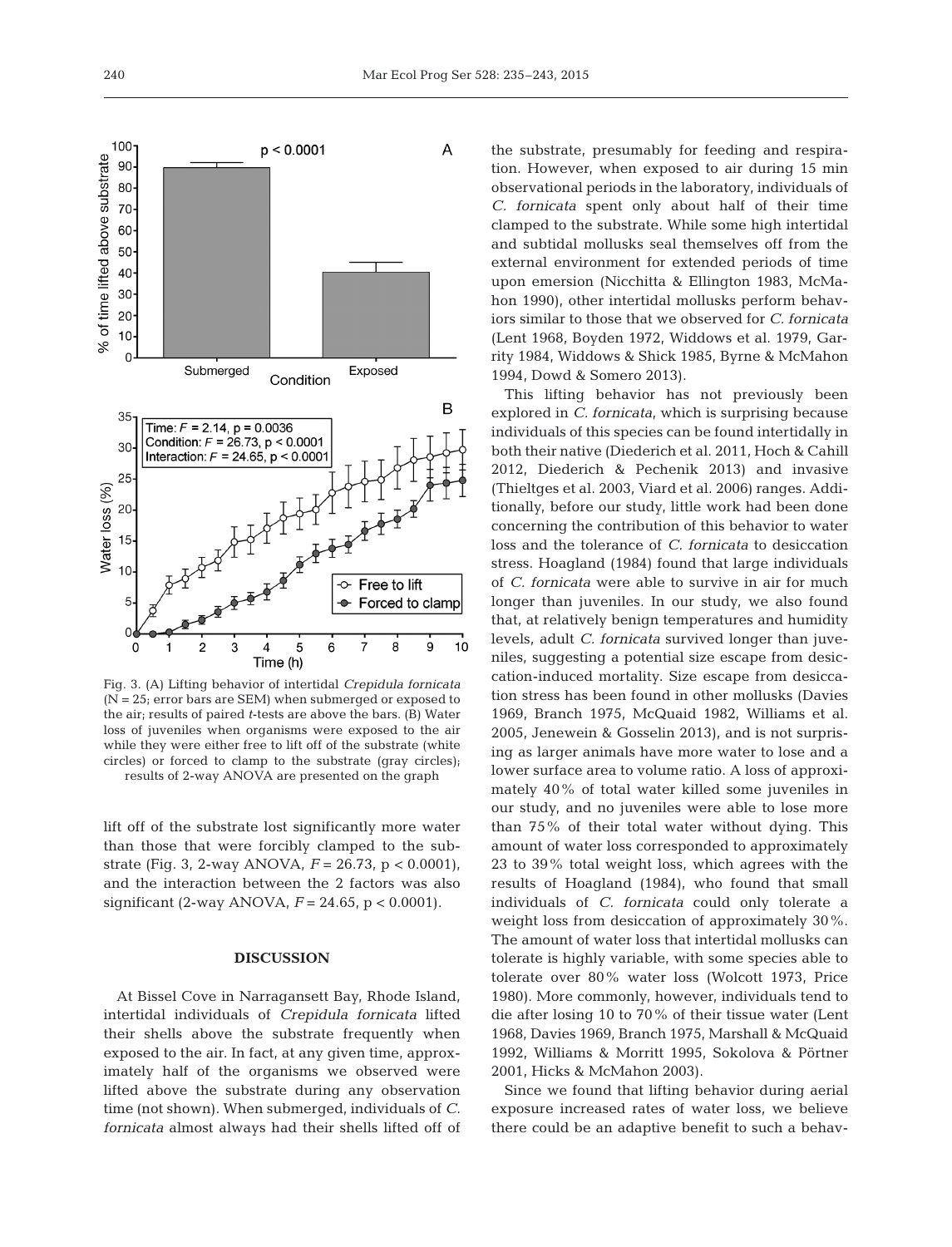ior, or else we would expect the animals to completely isolate their tissues from the air for the duration of the exposure. Although lifting behavior may help to cool tissues through evaporation when air temperatures are high in the intertidal zone (Williams et al. 2005, Nicastro et al. 2012), we have observed individuals of *C. fornicata* with their shells lifted above the substrate over a wide range of temperatures (not shown). We suggest that individuals of *C. fornicata* perform this behavior for respiratory purposes. *C. fornicata* are able to efficiently utilize oxygen in the air: aerial respiration rate was approximately 70% of the submerged rate over the temperature range 5 to 25°C (Newell & Kofoed 1977). Thus, lifting off of the substrate for short periods of time should allow these organisms to release built up CO2 and replenish oxygen. Several other intertidal mollusks apparently also perform this behavior for respiratory purposes (e.g. Lent 1969, Boyden 1972, Widdows et al. 1979, Dowd & Somero 2013). Their ability to maintain aerobic metabolism in air and control their water loss with periodic clamping and lifting are important factors that may in part be responsible for the broad vertical distribution of this species; characterization of aerial respiration as it relates to the lifting behavior exhibited by *C. fornicata* should be explored in future studies.

Some juveniles in our study died after an aerial exposure of only 2 to 3 h, which is a realistic amount of aerial exposure time in nature (Diederich & Pechenik 2013). Thus, desiccation alone may be important for controlling the upper distribution of this species. However, the short time that individuals of *C. fornicata* are susceptible to desiccation stress mobile. This mobility could allow small *C. fornicata* to position themselves in moist areas to avoid desiccation stress when exposed to the air. Most *C. fornicata* can be found living upon one another in stacks of up to 15 members (Coe 1936). Smaller individuals often position themselves at the shell margin of larger females, probably for mating purposes (Coe 1936). This positioning of small individuals may have exposed to air often results in the release of a small volume of fluid that was retained in the female mantle cavity (C. Diederich pers. obs.). Small juveniles at the shell margin can thus be wetted by this mantle cavity fluid, possibly allowing them to tolerate aerial exposure until they are large enough to be highly tolerant of desiccation stress.

As individuals of *C. fornicata* grow larger, their upper distribution is more likely to be determined by

factors other than resistance to desiccation. Most notably, both high (Diederich & Pechenik 2013) and low (Thieltges et al. 2004) temperatures have been reported as possible determinants of range limits in *C. fornicata*. Additionally, individuals of this species need to spend enough time submerged to collect an adequate amount of food by suspension feeding. As is true for many other species, it may be a combination of many stresses associated with intertidal life, including desiccation, that limits the upper intertidal distribution of this species (e.g. Firth & Williams 2009, Williams et al. 2011, Iacarella & Helmuth 2012). Even so, our study highlights the importance of desiccation stress and lifting behavior in the life history of this species. Individuals cannot tolerate long periods of aerial exposure when they are very small, so *C. fornicata* juveniles probably have to avoid desiccation for at least the first few days or weeks after metamorphosis.

*Acknowledgements*. We thank Caroline McNamee for help with experimentation, Jessica Haggett for help collecting specimens, and J. Michael Reed for help with statistics. Portions of this research were supported by a National Science Foundation Research Experience for Undergraduates (REU) grant to Caroline McNamee.

#### LITERATURE CITED

- Blanchard M (1997) Spread of the slipper limpet *Crepidula fornicata* (L. 1758) in Europe. Current state and consequences. Sci Mar 61:109-118
- ▶ [Boyden CR \(1972\) Behavior, survival and respiration of](http://dx.doi.org/10.1017/S0025315400021640) cockles *Cerastoderma edule* and *C. glaucum* in air. J Mar Biol Assoc UK 52:661-680
- (as young juveniles) is also the time when they are ► [Branch GM \(1975\) Ecology of](http://dx.doi.org/10.1007/BF00388510) *Patella* species from Cape Peninsula, South Africa. IV. Desiccation. Mar Biol 32: 179−188
	- Byrne RA, McMahon RF (1994) Behavioral and physiological responses to emersion in freshwater bivalves. Am Zool 34: 194−204
	- [Chaparro OR, Segura CJ, Montory JA, Navarro JM,](http://dx.doi.org/10.3354/meps07777) ➤ Pechenik JA (2009) Brood chamber isolation during salinity stress in two estuarine mollusk species: from a protective nursery to a dangerous prison. Mar Ecol Prog Ser 374: 145−155
- an additional benefit, as lifting by females when > [Chaparro OR, Montory JA, Pechenik JA, Cubillos VM,](http://dx.doi.org/10.1016/j.jembe.2011.10.009) Navarro JM, Osores SJ (2011) Ammonia accumulation in the brood chamber of the estuarine gastropod *Crepi*patella dilatata: how big a problem for mothers and brooded embryos? J Exp Mar Biol Ecol 410: 29−38
	- ► [Coe WR \(1936\) Sexual phases in](http://dx.doi.org/10.1002/jez.1400720306) *Crepidula*. J Exp Zool 72: 455−477
	- [Davies PS \(1969\) Physiological ecology of](http://dx.doi.org/10.1017/S0025315400035918) *Patella*. III. Desic-➤ cation effects. J Mar Biol Assoc UK 49:291-304
	- ▶ [Diederich CM, Pechenik JA \(2013\) Thermal tolerance of](http://dx.doi.org/10.3354/meps10355) *Crepidula fornicata* (Gastropoda) life history stages from intertidal and subtidal subpopulations. Mar Ecol Prog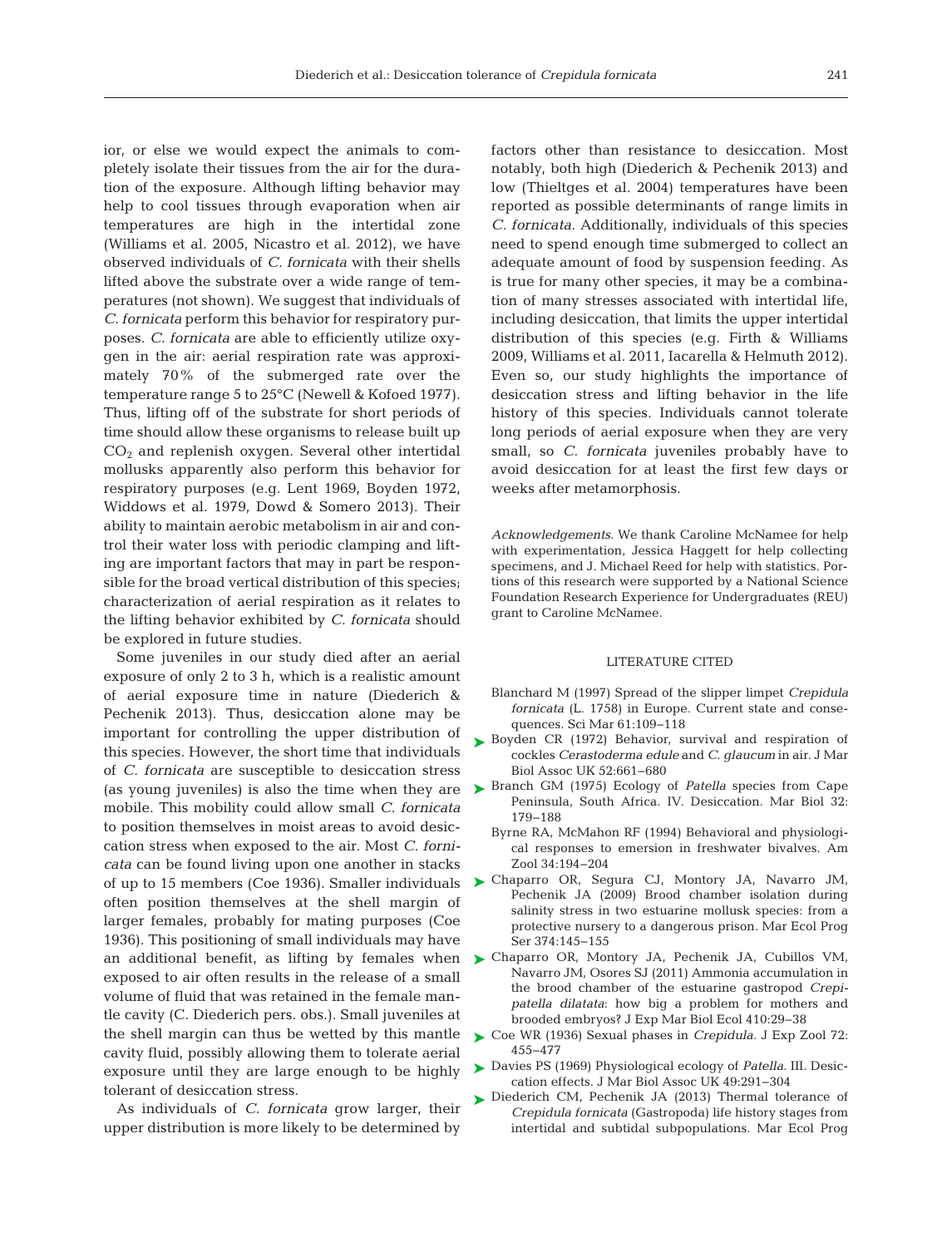Ser 486:173-187

- ► [Diederich CM, Jarrett JN, Chaparro OR, Segura CJ, Arel](http://dx.doi.org/10.1016/j.jembe.2010.11.019)lano SM, Pechenik JA (2011) Low salinity stress experienced by larvae does not affect post-metamorphic growth or survival in three calyptraeid gastropods. J Exp Mar Biol Ecol 397:94-105
- ▶ [Dowd WW, Somero GN \(2013\) Behavior and survival of](http://dx.doi.org/10.1242/jeb.076620) *Mytilus* congeners following episodes of elevated body temperature in air and seawater. J Exp Biol 216:502–514
- ► [Eyster LS, Pechenik JA \(1988\) Comparison of growth, respi](http://dx.doi.org/10.1016/0022-0981(88)90078-0)ration, and feeding of juvenile *Crepidula fornicata* (L) following natural or KCl-triggered metamorphosis. J Exp Mar Biol Ecol 118:269-279
- [Firth LB, Williams GA \(2009\) The influence of multiple envi-](http://dx.doi.org/10.1016/j.jembe.2009.05.011)➤ ronmental stressors on the limpet *Cellana toreuma* during the summer monsoon season in Hong Kong. J Exp Mar Biol Ecol 375:70-75
- ► [Garrity SD \(1984\) Some adaptations of gastropods to physi](http://dx.doi.org/10.2307/1941418)cal stress on a tropical rocky shore. Ecology 65:559-574
	- Hicks DW, McMahon RF (2003) Temperature and relative humidity effects on water loss and emersion tolerance of Perna perna (L.) (Bivalvia: Mytilidae) from the Gulf of Mexico. Bull Mar Sci 72: 135−150
	- Hoagland KE (1984) Aerial exposure in the genus *Crepidula* (Gastropoda: Prosobranchia) with comparisons to other taxa. Am Malacol Bull 3: 33−40
- ► [Hoch J, Cahill A \(2012\) Variation in size at sex-change](http://dx.doi.org/10.1007/s00227-011-1867-4) among natural populations of the protandrous hermaphrodite, *Crepidula fornicata* (Gastropoda, Calyptraeidae). Mar Biol 159:897-905
- ► [Iacarella JC, Helmuth B \(2012\) Body temperature and desic](http://dx.doi.org/10.1016/j.jtherbio.2011.10.003)cation constrain the activity of *Littoraria irrorata* within the *Spartina alterniflora* canopy. J Therm Biol 37:15−22
- ▶ [Jenewein BT, Gosselin LA \(2013\) Ontogenetic shift in stress](http://dx.doi.org/10.3354/meps10221) tolerance thresholds of *Mytilus trossulus*: effects of desiccation and heat on juvenile mortality. Mar Ecol Prog Ser 481: 147−159
- [Kensler CB \(1967\) Desiccation resistance of intertidal](http://dx.doi.org/10.2307/2921) ➤ crevice species as a factor in their zonation. J Anim Ecol 36: 391−406
- [Lent CM \(1968\) Air-gaping by ribbed mussel](http://dx.doi.org/10.2307/1539967) *Modiolus* ➤ demissus (Dillwyn): effects and adaptive significance. Biol Bull (Woods Hole) 134:60-73
	- Lent CM (1969) Adaptations of ribbed mussel *Modiolus demissus* (Dillwyn), to the intertidal babitat. Am Zool 9: 283−292
	- Marshall DJ, McQuaid CD (1992) Comparative aerial metabolism and water relations of the intertidal limpets *Patella granularis* L (Mollusca, Prosobranchia) and *Siphonaria oculus* Kr (Mollusca, Pulmonata). Physiol Zool 65: 1040−1056
	- McMahon RF (1988) Respiratory response to periodic emergence in intertidal mollusks. Am Zool 28:97-114
- ► [McMahon RF \(1990\) Thermal tolerance, evaporative water](http://dx.doi.org/10.1007/BF00028081) loss, air-water oxygen consumption and zonation of intertidal prosobranchs: a new synthesis. Hydrobiologia 193: 241−260
- ▶ [McQuaid CD \(1982\) The influence of desiccation and preda](http://dx.doi.org/10.1007/BF00377146)tion on vertical size gradients in populations of the gastro pod *Oxystele variegata* (Anton) on an exposed rocky shore. Oecologia 53: 123−127
- ▶ [Newell RC, Kofoed LH \(1977\) Energetics of suspension](http://dx.doi.org/10.1017/S0025315400021317)feeding in the gastropod *Crepidula fornicata* L. J Mar Biol Assoc UK 57: 161−180
- ▶ [Nicastro K, Zardi G, McQuaid C, Stephens L, Radloff S,](http://dx.doi.org/10.1186/1472-6785-10-17) Blatch G (2010) The role of gaping behaviour in habitat partitioning between coexisting intertidal mussels. BMC Ecol 10:17
- ▶ [Nicastro KR, Zardi GI, McQuaid CD, Pearson GA, Serrao EA](http://dx.doi.org/10.1371/journal.pone.0047382) (2012) Love thy neighbour: group properties of gaping behaviour in mussel aggregations. PLoS ONE 7:e47382
- ► [Nicchitta CV, Ellington WR \(1983\) Energy metabolism dur](http://dx.doi.org/10.2307/1541473)ing air exposure and recovery in the high intertidal bivalve mollusk *Geukensia demissa granosissima* and the subtidal bivalve mollusk *Modiolus squamosus.* Biol Bull (Woods Hole) 165:708-722
- ► [Pechenik JA, Gee CC \(1993\) Onset of metamorphic compe](http://dx.doi.org/10.1016/0022-0981(93)90184-P)tence in larvae of the gastropod *Crepidula fornicata* (L), judged by a natural and an artificial cue. J Exp Mar Biol Ecol 167: 59−72
- ▶ [Pechenik JA, Heyman WD \(1987\) Using KCl to determine](http://dx.doi.org/10.1016/S0022-0981(87)80012-6) size at competence for larvae of the marine gastropod *Crepidula fornicata* (L). J Exp Mar Biol Ecol 112: 27−38
- ▶ [Pechenik JA, Lima GM \(1984\) Relationship between](http://dx.doi.org/10.2307/1541160) growth, differentiation, and length of larval life for individually reared larvae of the marine gastropod, *Crepidula fornicata.* Biol Bull (Woods Hole) 166: 537−549
- ▶ [Pechenik JA, Jarrett JN, Rooney J \(2002\) Relationships](http://dx.doi.org/10.1016/S0022-0981(02)00367-2) between larval nutritional experience, larval growth rates, juvenile growth rates, and juvenile feeding rates in the prosobranch gastropod *Crepidula fornicata.* J Exp Mar Biol Ecol 280:63-78
- ▶ [Price CH \(1980\) Water relations and physiological ecology of](http://dx.doi.org/10.1016/0022-0981(80)90069-6) the salt marsh snail, *Melampus bidentatus* Say. J Exp Mar Biol Ecol 45:51-67
- ▶ [Richard J, Huet M, Thouzeau G, Paulet YM \(2006\) Repro](http://dx.doi.org/10.1007/s00227-005-0157-4)duction of the invasive slipper limpet, *Crepidula fornicata*, in the Bay of Brest, France. Mar Biol 149:789-801
- ► [Rising TL, Armitage KB \(1969\) Acclimation to temperature](http://dx.doi.org/10.1016/0010-406X(69)91047-0) by terrestrial gastropods, *Limax maximus* and *Philo mycus carolinianus*: oxygen consumption and temperature preference. Comp Biochem Physiol 30: 1091−1114
- [Sokolova IM, Pörtner HO \(2001\) Physiological adaptations to](http://dx.doi.org/10.3354/meps224171) ➤ high intertidal life involve improved water conservation abilities and metabolic rate depression in *Littorina saxatilis.* Mar Ecol Prog Ser 224: 171−186
- ► Somero GN (2010) The physiology of climate change: how potentials for acclimatization and genetic adaptation will determine 'winners' and 'losers'. J Exp Biol 213: 912−920
- ► [Sutherland JP \(1970\) Dynamics of high and low populations](http://dx.doi.org/10.2307/1942294) of the limpet, *Acmaea scabra* (Gould). Ecol Monogr 40: 169−188
	- Thieltges DW, Strasser M, Reise K (2003) The American slipper limpet *Crepidula fornicata* (L.) in the northern Wadden Sea 70 years after its introduction. Helgol Mar Res 57:27-33
- ▶ [Thieltges DW, Strasser M, van Beusekom JEE, Reise K](http://dx.doi.org/10.1016/j.jembe.2004.05.018) (2004) Too cold to prosper — winter mortality prevents population increase of the introduced American slipper limpet *Crepidula fornicata* in northern Europe. J Exp Mar Biol Ecol 311:375-391
- ▶ Viard F, Ellien C, Dupont L (2006) Dispersal ability and invasion success of *Crepidula fornicata* in a single gulf: insights from genetic markers and larval-dispersal model. Helgol Mar Res 60: 144−152
- ► Wethey DS (1983) Geographic limits and local zonation: the barnacles *Semibalanus* (*Balanus*) and *Chthamalus* in New England. Biol Bull (Woods Hole) 165:330-341